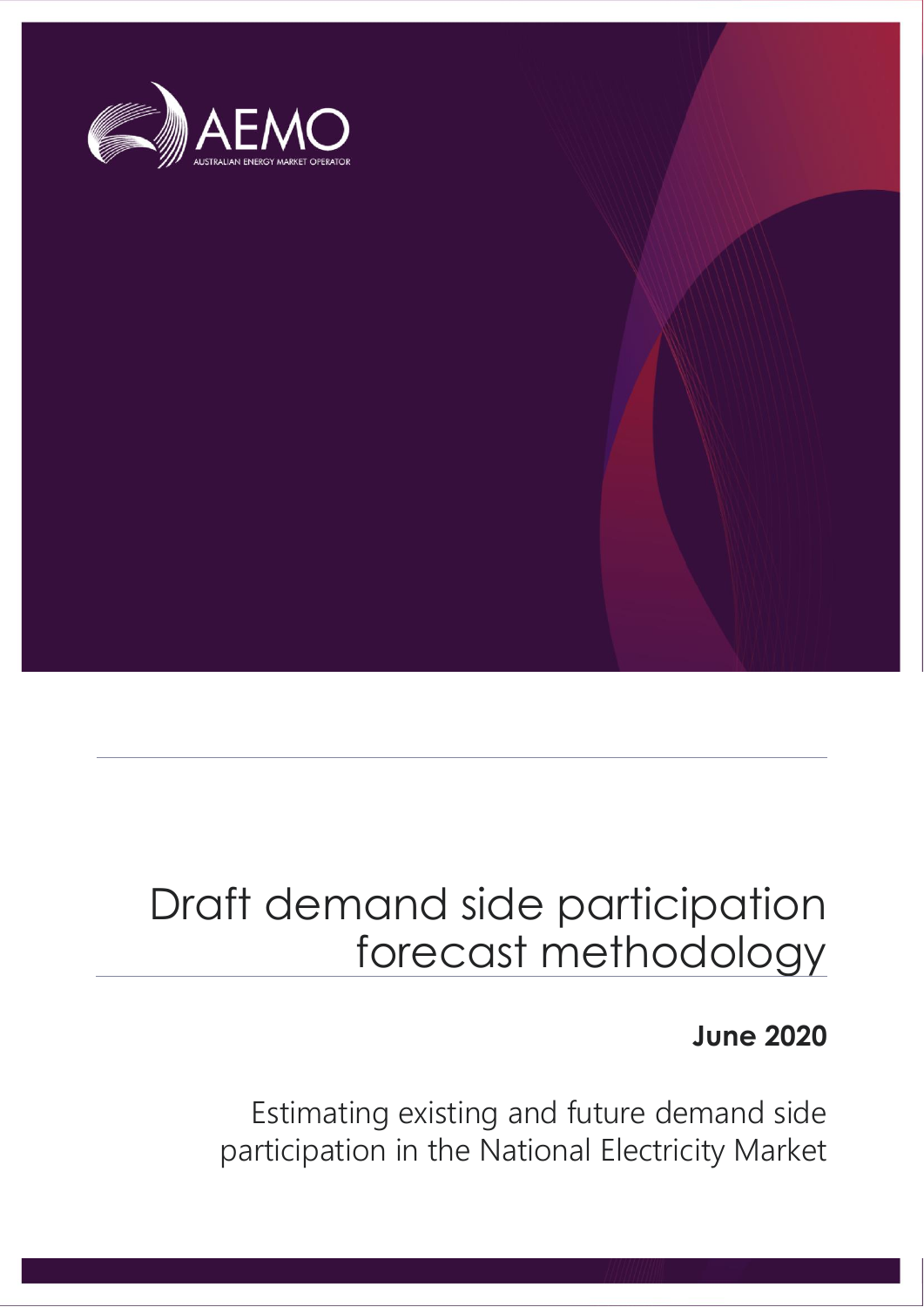# **Contents**

| 1.  | Introduction                                     | 3              |
|-----|--------------------------------------------------|----------------|
| 2.  | DSP in AEMO's reliability and planning processes | 4              |
| 2.1 | What is DSP?                                     | $\overline{4}$ |
| 2.2 | DSP in AEMO's demand and supply forecasts        | 5              |
| 2.3 | AEMO's DSP forecasting and planning processes    | 6              |
| 3.  | <b>Estimating the current level of DSP</b>       | 8              |
| 3.1 | Definition of current DSP                        | 8              |
| 3.2 | Historical time series data                      | 10             |
| 3.3 | DSP during reliability events                    | 14             |
| 3.4 | Load-on DSP                                      | 15             |
| 3.5 | Validation of existing DSP response              | 15             |
| 4.  | <b>Forecasting future DSP</b>                    | 16             |
| 4.1 | Committed DSP                                    | 16             |
| 4.2 | Additional growth in DSP                         | 16             |

# **Figures**

| Figure 1 | DSP modelled separately compared to including it in the demand forecast | 5                 |
|----------|-------------------------------------------------------------------------|-------------------|
| Figure 2 | Overview of DSP forecast process                                        | 8                 |
| Figure 3 | Allocation of NMI load into DSP                                         | 10 <sup>1</sup>   |
| Figure 4 | Example of baseline estimation and calculated response                  | $12 \overline{ }$ |
| Figure 5 | Example DSP response distribution as a histogram                        | 13                |
| Figure 6 | Response probability distribution by price bands                        | 14                |
| Figure 7 | Illustrating how future DSP is forecast                                 | 17                |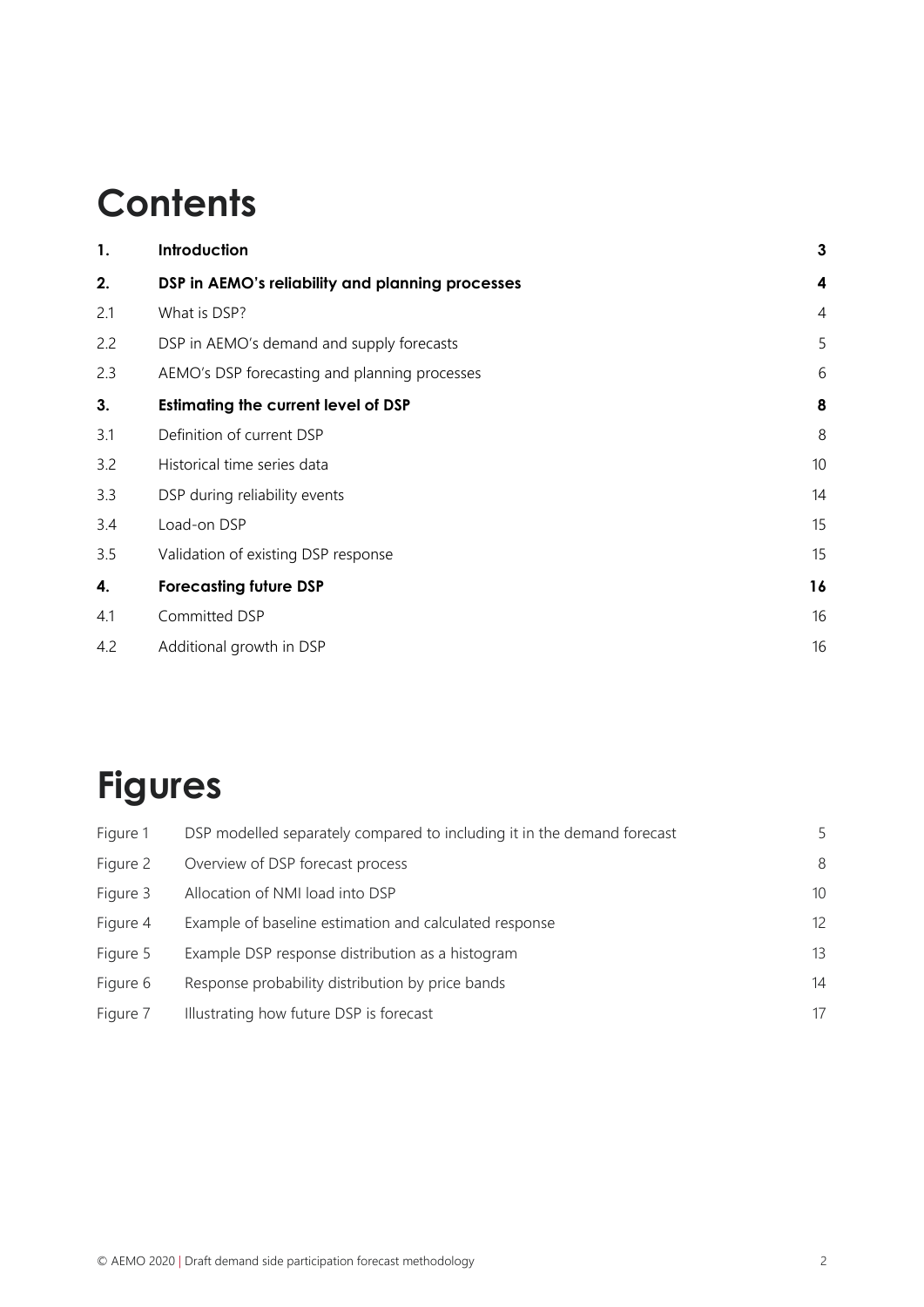# <span id="page-2-0"></span>**1. Introduction**

Demand side participation (DSP) refers to activities performed by consumers to reduce demand due to various triggers. DSP has been observed in the National Electricity Market (NEM) for many years, although at relatively minor contributions.

In light of trends in the transformation of the power system, with increasingly active consumers and enabling technologies, DSP resources are expected to grow over time, making forecasting DSP increasingly important in balancing supply and demand.

AEMO publishes this document to describe the methodology for calculating DSP for use in its medium- to longer-term reliability and planning studies. It also explains the extent to which, in general terms, DSP information received under rule 3.7D has informed AEMO's development or use of load forecasts for the purposes of the exercise of its functions under the National Electricity Rules (NER).

This document is part of a portfolio of methodology documents set out in AEMO's Interim Reliability Forecast Guidelines that explain AEMO's core methodologies applied in preparing reliability forecasts and will be consulted on with industry at least every four years.

The document is structured into the following sections:

- Section 2 defines DSP in the context of how it is used by AEMO in its studies and AEMO's overall DSP forecasting process.
- Section 3 explains AEMO's methodology for estimating the current level of DSP in the NEM.
- Section 4 outlines AEMO's approach to forecasting future levels of DSP in the NEM.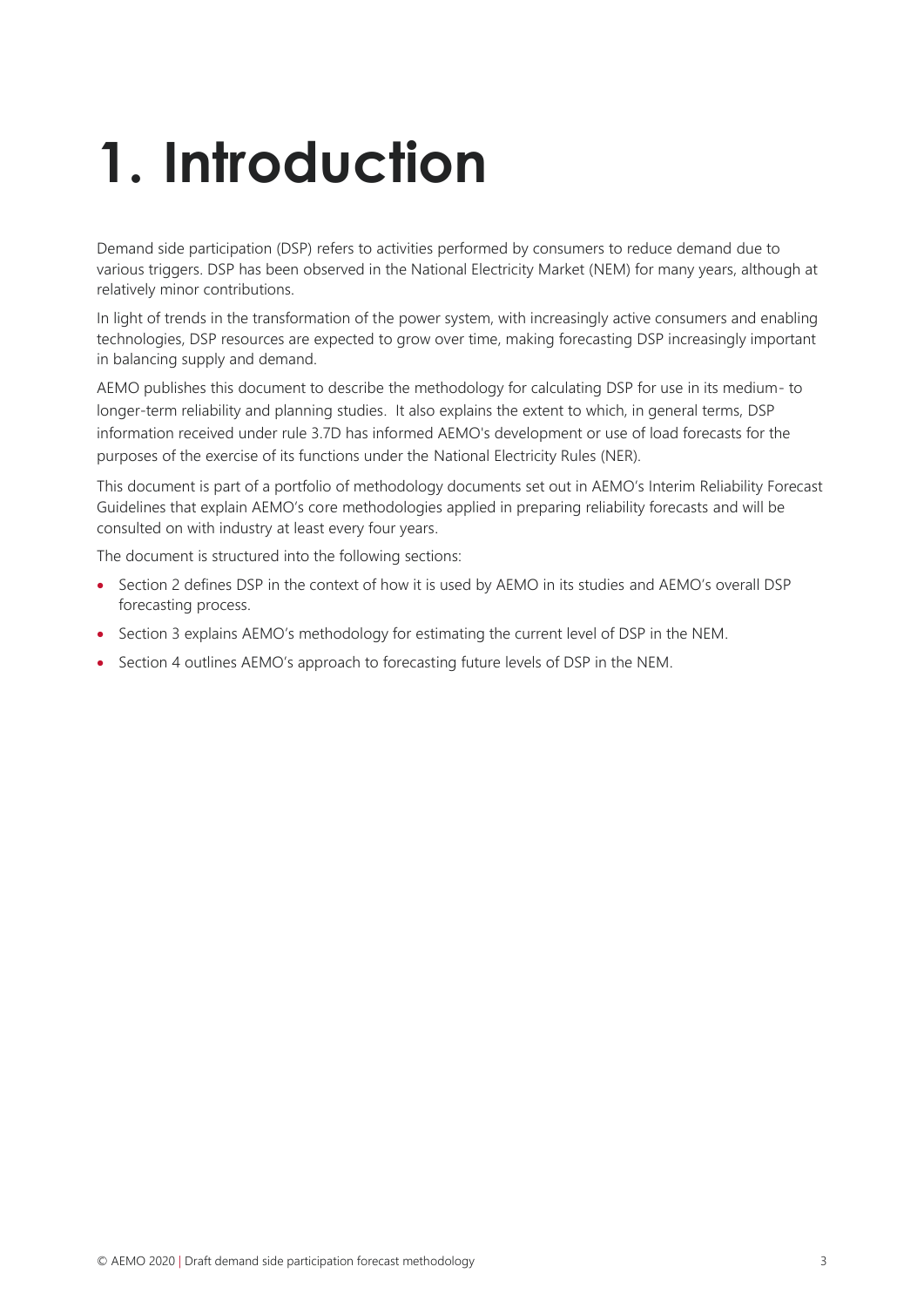# <span id="page-3-0"></span>**2. DSP in AEMO's reliability and planning processes**

# <span id="page-3-1"></span>2.1 What is DSP?

Contracted DSP is defined in clause 3.7D(a) of the National Electricity Rules (NER) as a contractual arrangement between a Registered Participant and a person, in which they agree to the curtailment of non-scheduled load or the provision of unscheduled generation in specified circumstances. A proposed rule change is expected to also include the provision of wholesale demand response (WDR) by an approved wholesale demand response unit<sup>1</sup> within the definition of contracted DSP.

In addition to contracted DSP, through clause 3.7D(e)(1)(ii), DSP includes curtailment of non-scheduled load or provision of non-scheduled generation in response to the demand for, or price of, electricity.

For practical application in electricity supply adequacy and market modelling studies, DSP may include:

- Market-driven responses:
	- This category includes residential, commercial, and industrial responses that are typically triggered in respect to the price of electricity.
	- Examples include industrial facilities that are exposed to the wholesale price and elect to reduce electric load at times of high prices, consumers that agree to let their battery be controlled by a third party or are incentivised to switch off air-conditioners, and small non-scheduled generators that have the ability to produce electricity at these times, offsetting local consumption.
- Reliability event responses:
	- This category includes responses that are called on when power system reliability requires support. They are most common under Lack of Reserve (LOR) conditions, although they often also coincide with high wholesale prices. These responses can be contracted.
	- Examples include load reductions under reserve contracts with AEMO utilising its Reliability and Emergency Reserve Trader (RERT) function<sup>2</sup>. Additionally, network event programs that may be aimed at distribution network demand management are included in the reliability event group; on a set maximum number of days per year, networks may call on agreements to reduce demand or incentivise reductions through temporary increases in electricity costs.

It is important to recognise that DSP is probabilistic in nature. The response of a particular site (or a program of sites as a whole) can vary significantly from time to time, even for similar levels of wholesale prices (if price-driven) or between two otherwise equal LOR events (if reliability-driven). This can be due to a number of reasons, such as:

- A site can only respond if it is operating. Certain loads are intermittent by nature, for example at mining sites or pumping water for irrigation. These can be on or off or operating at various levels depending on other processes on site, or, in the case of irrigation, on recent rainfall. Other sites may be limited in how long they can reduce consumption without damaging equipment, such as metal smelters.
- A DSP program group of sites operated by a retailer, which also has generation, may only operate the DSP in case it is short in generation compared to its contracted retail sales (as it would have to source the

<sup>1</sup> The criteria for these are defined in NER clause 2.3.6 in the revised rules to be published June 2020 along with the final determination of the WDR rules change.

<sup>&</sup>lt;sup>2</sup> RERT is a function conferred on AEMO to maintain power system reliability using reserve contracts.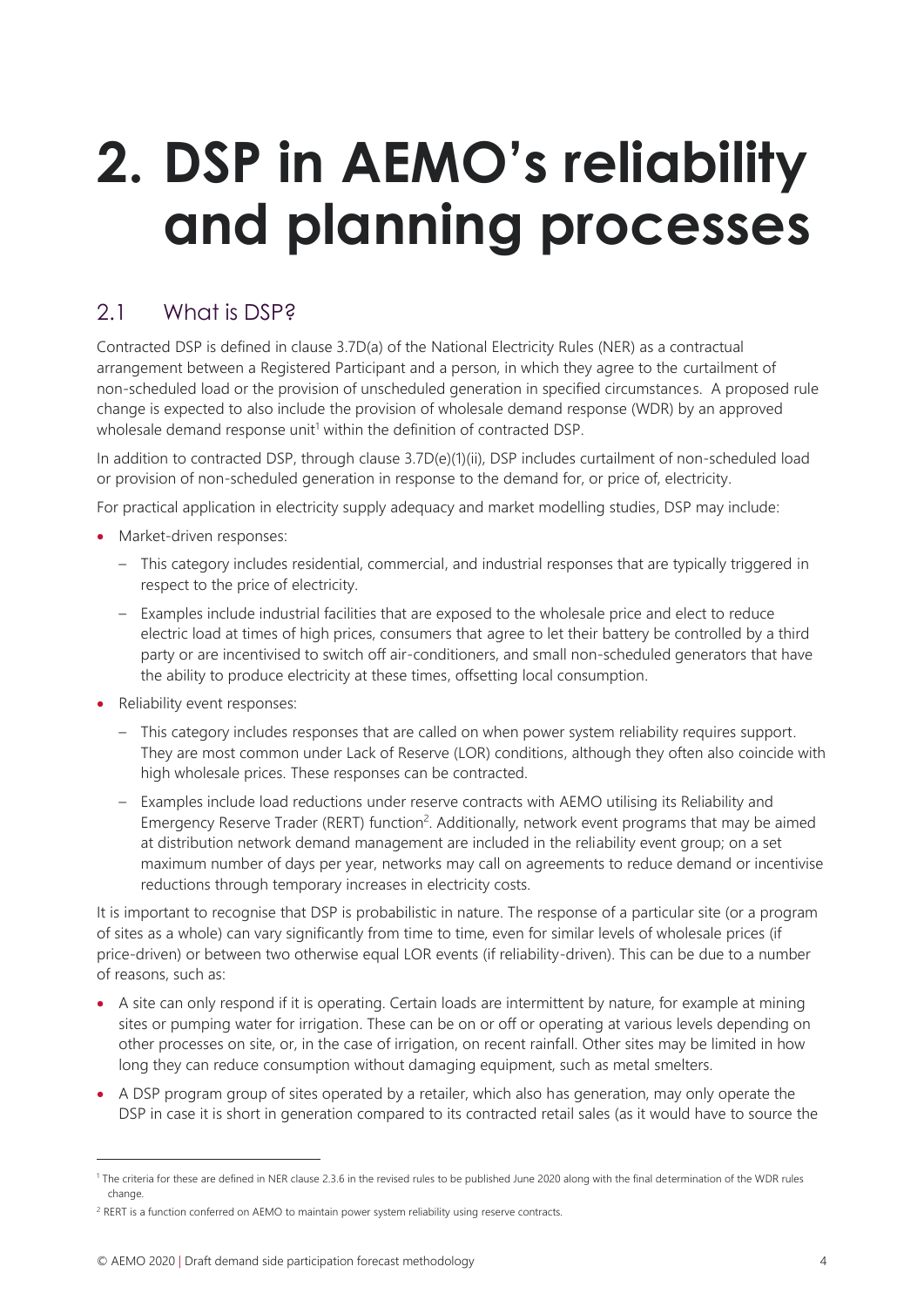rest at spot price), and may choose not to use it if its generation portfolio is generating in excess of its retail base, to keep up the price of the surplus generation supplied to the market.

The site that is price-exposed and typically reducing consumption at higher price levels may at times have contractual obligations to deliver its products that make it more costly to reduce consumption in response to price than to pay penalties for late deliveries of its products.

## <span id="page-4-0"></span>2.2 DSP in AEMO's demand and supply forecasts

In general, AEMO's estimation and forecasts of DSP aim to account for market-driven and reliability event responses by electricity consumers or generators. Because many types of DSP responses are already accounted for in AEMO's demand forecasts or supply models, the definition of DSP in this methodology is restricted to avoid double-counting.

DSP used for regular response (that is ongoing and of a predictable nature) is already included in the demand forecast, whereas this methodology focuses on DSP due to price or reliability triggers.

The forecast DSP is used as a dispatchable resource in AEMO's market modelling for the Electricity Statement of Opportunities (ESOO) and Integrated System Plan (ISP) for the NEM to balance supply and demand, as illustrated to the left in [Figure 1.](#page-4-1) This best captures the functioning of the market and demand in the absence of high prices, as opposed to the illustration to the right, which assumes persistent DSP, which is not always the case as discussed above.



<span id="page-4-1"></span>**Figure 1 DSP modelled separately compared to including it in the demand forecast**

AEMO specifically includes embedded or small generator responses as DSP, rather than making adjustments to the forecasts of maximum and minimum demand to reflect the contribution of these generators, since they are typically price-responsive.

AEMO specifically excludes from DSP the customer responses that have been observed to be consistent and routine, and not in response to a price or demand trigger. These consistent and routine demand activities are instead incorporated in the regional demand forecast. They include daily load control (residential water heating, for example) and businesses where demand fluctuations follow a consistent pattern from day to day, for example, in response to time-of-use tariffs.

Responses from loads which are, or are expected to be, available for RERT are also excluded from DSP. This is because these non-market responses are the subject of reserve contracts or panel agreements with AEMO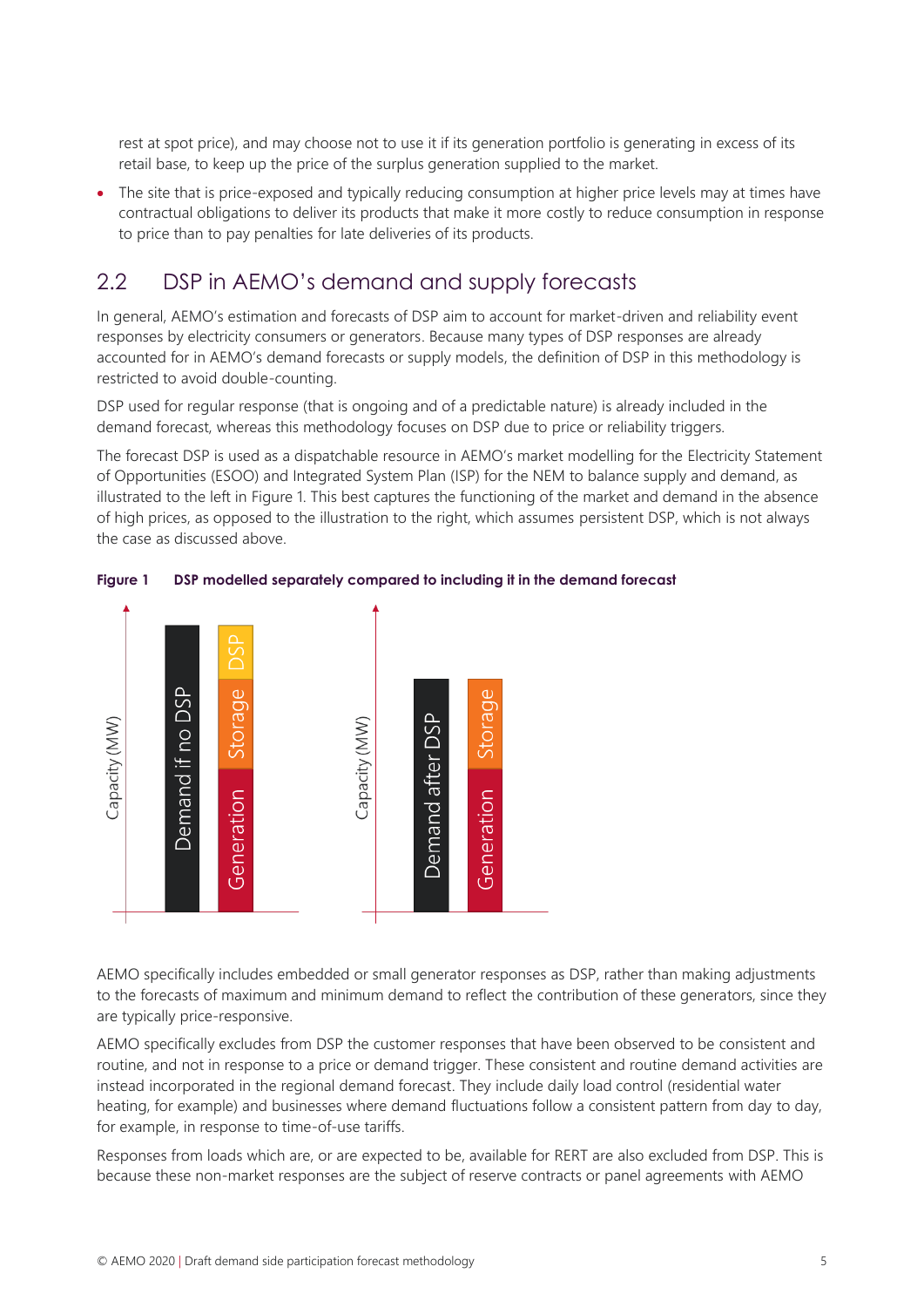specifically to address potential reliability gaps. AEMO's reliability forecasts (including DSP effects) need to consider supply and demand without these responses, so any reliability gaps can be detected.

For the purposes of forecasting, AEMO generally assumes the loads that most recently have been on RERT will also be contracted on RERT in the following year, unless better information is available. AEMO also considers special cases, where only part of the potential response at a site is contracted for RERT (see Section [3.3\)](#page-13-0).

More details of specific inclusions and exclusions are provided in Section 3.1.

## <span id="page-5-0"></span>2.3 AEMO's DSP forecasting and planning processes

#### 2.3.1 Requirements under the National Electricity Rules

AEMO's work in relation to DSP is governed by the NER, in particular clause 3.7D:

- Registered Participants must provide demand side participation information to AEMO in accordance with the demand side participation information guidelines<sup>3</sup>.
- AEMO also must publish details, no less than annually, on the extent to which, in general terms, demand side participation information received under rule 3.7D has informed AEMO's development or use of load forecasts for the purposes of the exercise of its functions under the NER.

#### <span id="page-5-1"></span>2.3.2 Including DSP in AEMO's reliability and planning processes

AEMO estimates the current level of, committed changes to, and forecast future growth for DSP.

The current estimated level of DSP (see Section [3.3\)](#page-13-0) plus any committed new DSP (see Section [4.1\)](#page-15-1) will be used in the following AEMO reliability studies for the duration of each assessment period (or until DSP contract expiry if earlier) to ensure supply adequacy includes only existing and already committed sources of supply (including DSP) to meet peak demand:

- ESOO for the NEM.
- Energy Adequacy Assessment Projection (EAAP).
- Medium Term Projected Assessment of System Adequacy (MT PASA).

AEMO's ISP also uses DSP forecasts. The ISP DSP forecasts vary from the estimated DSP for reliability studies, because they include scenario-specific assumptions around year-on-year growth (explained in Section [4.2\)](#page-15-2).

#### 2.3.3 Annual DSP forecasting cycle

AEMO's annual DSP forecasting cycle consists of three key steps, explained below.

#### **Demand Side Participation Information process**

Within a calendar year, the starting point of AEMO's DSP forecast is the process of collecting DSP information from market participants through the Demand Side Participation Information Portal (DSP IP). This process runs through April, as set out in the DSPI Guidelines<sup>4</sup>, to ensure the data reflects the DSP used in the previous summer.

#### **DSP forecast publication**

The collected data is the key input into developing AEMO's DSP forecast, which must be published no later than the ESOO<sup>5</sup> and will from day of publication be included in published ESOO, MT PASA, and EAAP studies

<sup>3</sup> A[t https://www.aemo.com.au/Electricity/National-Electricity-Market-NEM/Planning-and-forecasting/Demand-Side-Participation-Information-Guidelines](https://www.aemo.com.au/Electricity/National-Electricity-Market-NEM/Planning-and-forecasting/Demand-Side-Participation-Information-Guidelines)

<sup>4</sup> Further information on the DSP IP is a[t https://www.aemo.com.au/Electricity/National-Electricity-Market-NEM/Planning-and-forecasting/Demand-Side-](https://www.aemo.com.au/Electricity/National-Electricity-Market-NEM/Planning-and-forecasting/Demand-Side-Participation-Information-Guidelines)[Participation-Information-Guidelines](https://www.aemo.com.au/Electricity/National-Electricity-Market-NEM/Planning-and-forecasting/Demand-Side-Participation-Information-Guidelines)

<sup>&</sup>lt;sup>5</sup> In accordance with the NER, the NEM ESOO must be published by the end of August each year.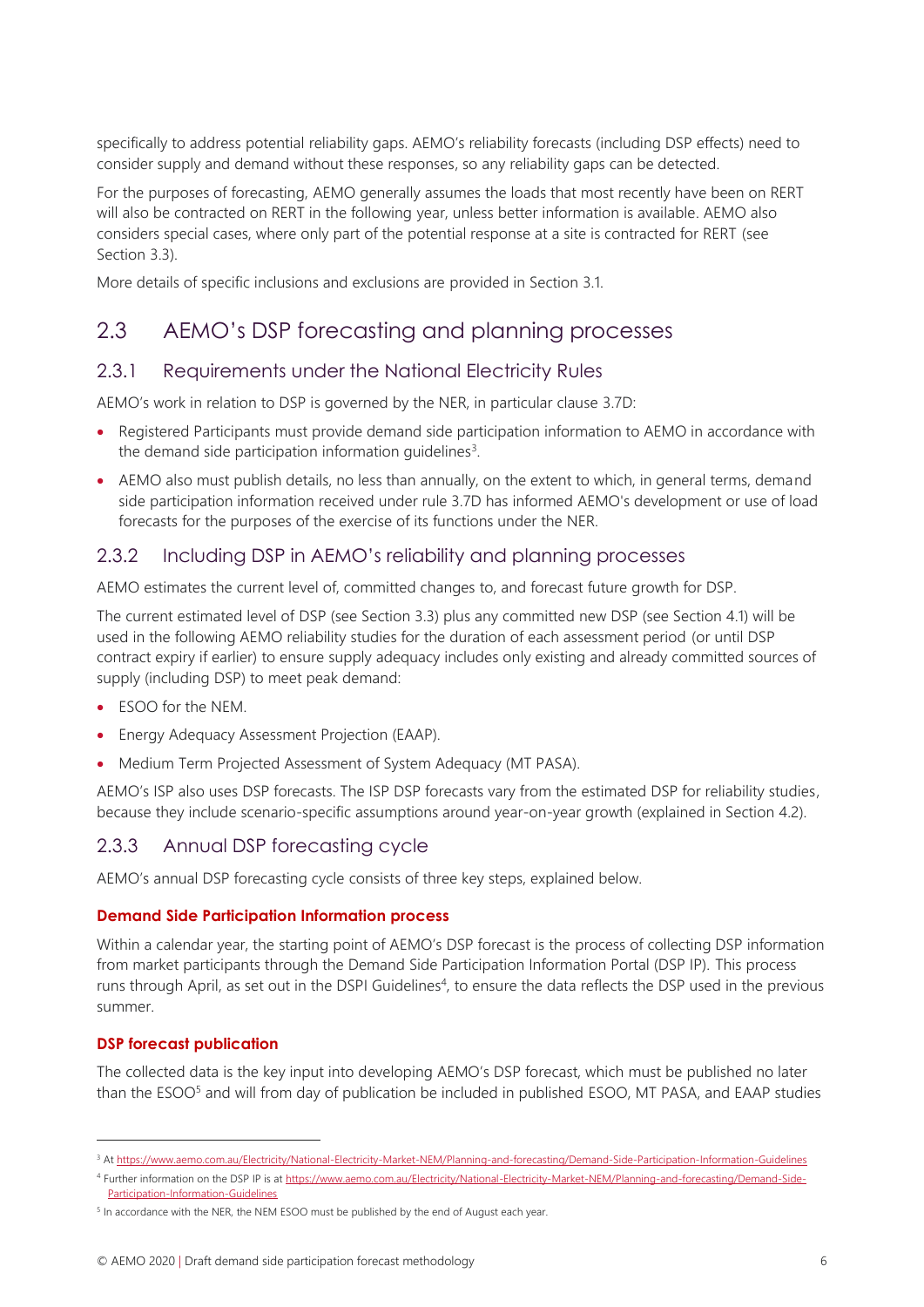(as discussed in Section [2.3.2\)](#page-5-1). The ISP is published every second year and will use the most recent DSP forecast available as a starting point for consultation.

AEMO's DSP forecast publication, which may be appended to the ESOO, will include statistics on DSP as set out in the NER (including network tariff information relevant to DSP and analysis of trends) and explain the use of information received under NER clause 3.7D in creating these forecasts.

#### **DSP forecast accuracy assessment**

Following publication of an ESOO, AEMO will assess the accuracy of the different components of the previous year's forecasts. The outcome is presented in AEMO's annual Forecast Accuracy Report (FAR)<sup>6</sup>, which will also outline any key improvements identified to AEMO's forecasting processes.

The accuracy of the previous year's DSP forecast is assessed as part of this process, with the approach being explained in the FAR methodology<sup>7</sup>.

<sup>6</sup> Se[e https://aemo.com.au/en/energy-systems/electricity/national-electricity-market-nem/nem-forecasting-and-planning/forecasting-and](https://aemo.com.au/en/energy-systems/electricity/national-electricity-market-nem/nem-forecasting-and-planning/forecasting-and-reliability/forecasting-accuracy-reporting)[reliability/forecasting-accuracy-reporting.](https://aemo.com.au/en/energy-systems/electricity/national-electricity-market-nem/nem-forecasting-and-planning/forecasting-and-reliability/forecasting-accuracy-reporting)

<sup>7</sup> Se[e https://aemo.com.au/consultations/current-and-closed-consultations/forecast-accuracy-report-methodology.](https://aemo.com.au/consultations/current-and-closed-consultations/forecast-accuracy-report-methodology)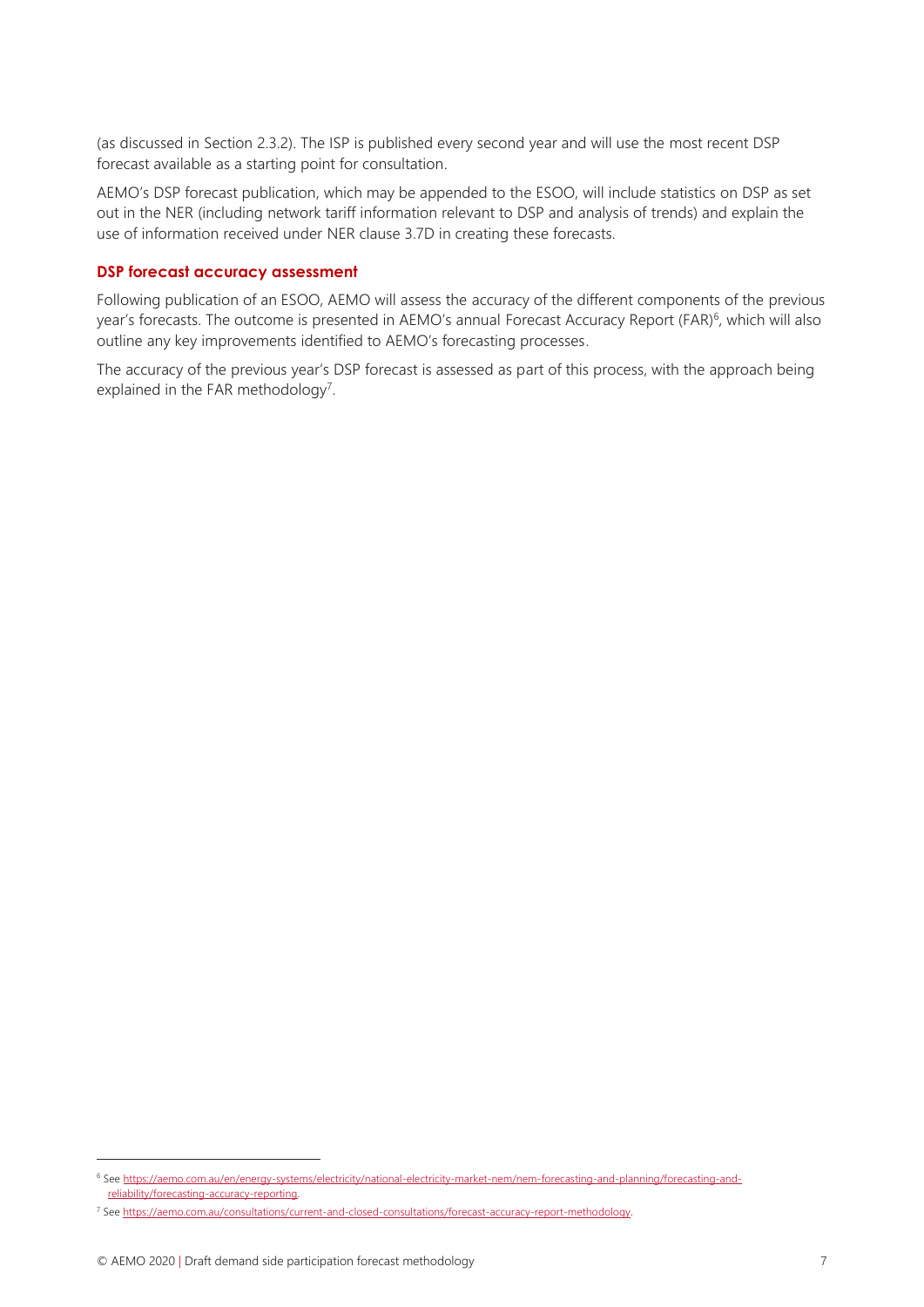# <span id="page-7-0"></span>**3. Estimating the current level of DSP**

Section [3](#page-7-0) outlines AEMO's approach to estimating the current level of DSP in the market. This is used as the starting point for the forecast.

[Figure 2](#page-7-2) summarises the information flow beginning with Participant Entries to the DSP IP. The flow ends with the estimation of historical market driven or reliability event responses. The process steps are explained in the following sections.



#### <span id="page-7-2"></span>**Figure 2 Overview of DSP forecast process**

## <span id="page-7-1"></span>3.1 Definition of current DSP

As outlined above in Section 2.2, the overarching principle is to ensure DSP resources included in the DSP forecast are:

- Mutually exclusive with any DSP resources already included in demand or supply forecasts, and
- Collectively exhaustive with reference to the demand and supply forecasts that is, there are no DSP resources that are not taken account of anywhere.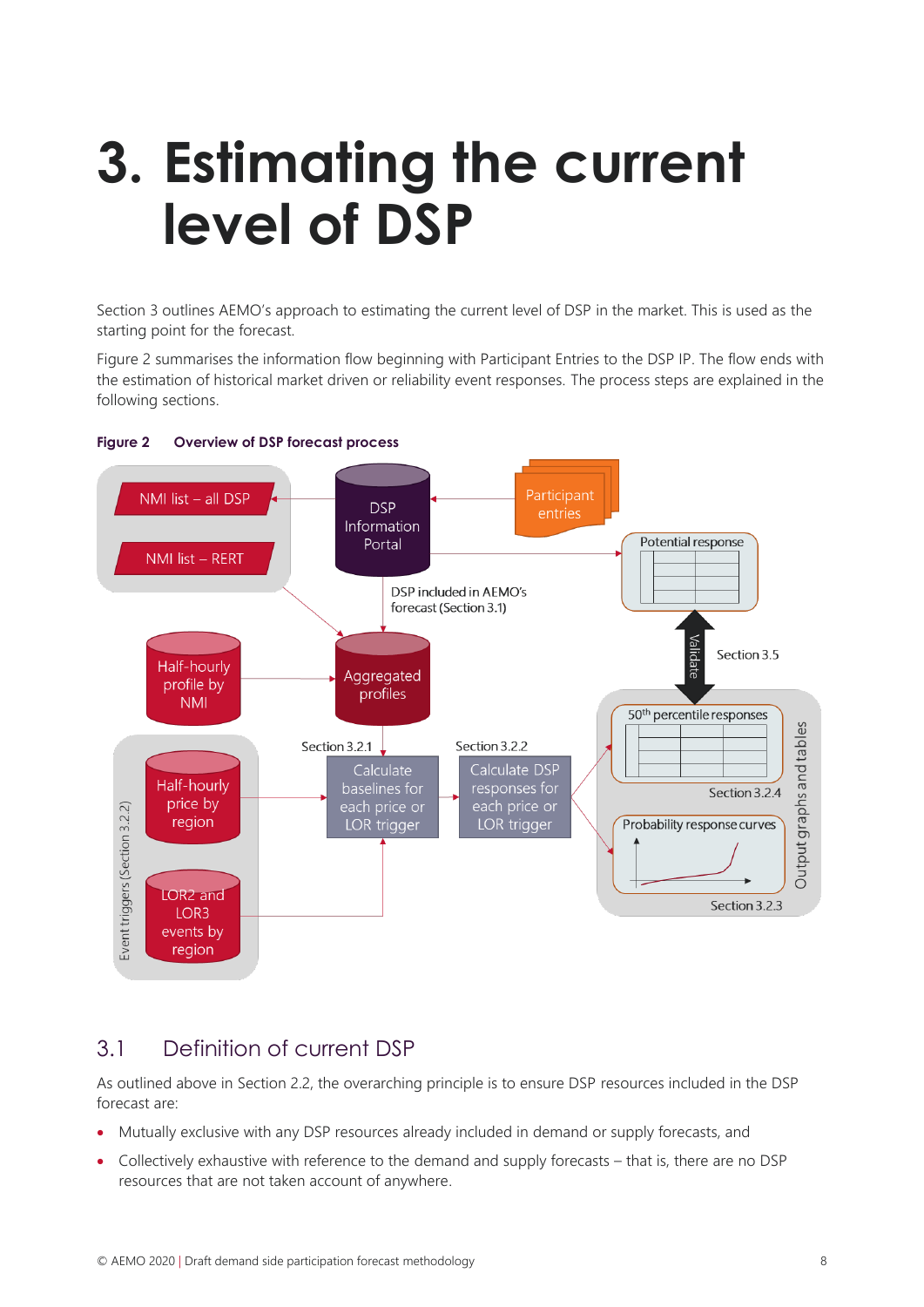#### **Data sources**

AEMO's DSP forecast utilises information submitted through the DSP IP. Key information submitted from market participants to the DSP IP includes National Meter Identifiers (NMIs) for each customer that meet the criteria of the DSP information guidelines, demand response program information, and potential customer response amounts (in megawatts) where relevant. A NMI may belong to one or more demand response programs.

The NMI data is validated against AEMO's own lists of large industrial customers and larger peaking<sup>8</sup> Other Non-Scheduled Generators (ONSG). The large industrial customer list is maintained through AEMO's other forecasting processes, and surveys of network service providers. The ONSG list is sourced from the distributed energy resources (DER) register.

#### **Demand response program groups**

Each demand response program listed in the DSP IP is classified into the following demand response program groups:

- RERT providers (under panel agreements and/or reserve contracts).
- Peaking ONSG.
- Non-peaking ONSG.
- Irregular network event this includes customers on AusNet Services' critical peak demand tariff and Energy Queensland's controlled air-conditioner program (PeakSmart).
- Regular network-controlled load, including controlled load tariffs for hot water or pool pumps which operate regularly.
- Customers with energy storage, including virtual power plants (VPPs).
- Customers on retail time-of-use tariffs.
- Occasional price-driven load curtailment, such as:
	- The response of market price-exposed large industrial customers.
	- Aggregated response of smaller customer loads on demand reduction contracts.

#### **Whole NMI allocation in or out of DSP, based on program groups**

Ideally, every NMI would have its load broken into parts that reflect its underlying load and the effect of each demand response program of which it is a member. However, analytical limitations necessitate AEMO's use of a 'whole NMI' approach – the total DSP resources of a NMI are either wholly in or out of the DSP forecast.

AEMO uses the following logical structure to determine which of the provided NMIs are included in the definition of DSP:

- Some program groups invalidate (or exclude) a NMI from being considered for DSP forecasting purposes.
- Otherwise, a NMI is considered for DSP forecasting purposes if it has one or more of the 'inclusion' program groups.
- For clarity, other factors that may be associated with a NMI are noted as not being relevant in determining inclusion or exclusion of that NMI from DSP as these program groups are already included in either the demand or supply forecasts.

Figure 3 below summarises the allocation of NMI load into DSP.

<sup>&</sup>lt;sup>8</sup> 'Peaking' refers to generators that operate a few hours a year during high price events.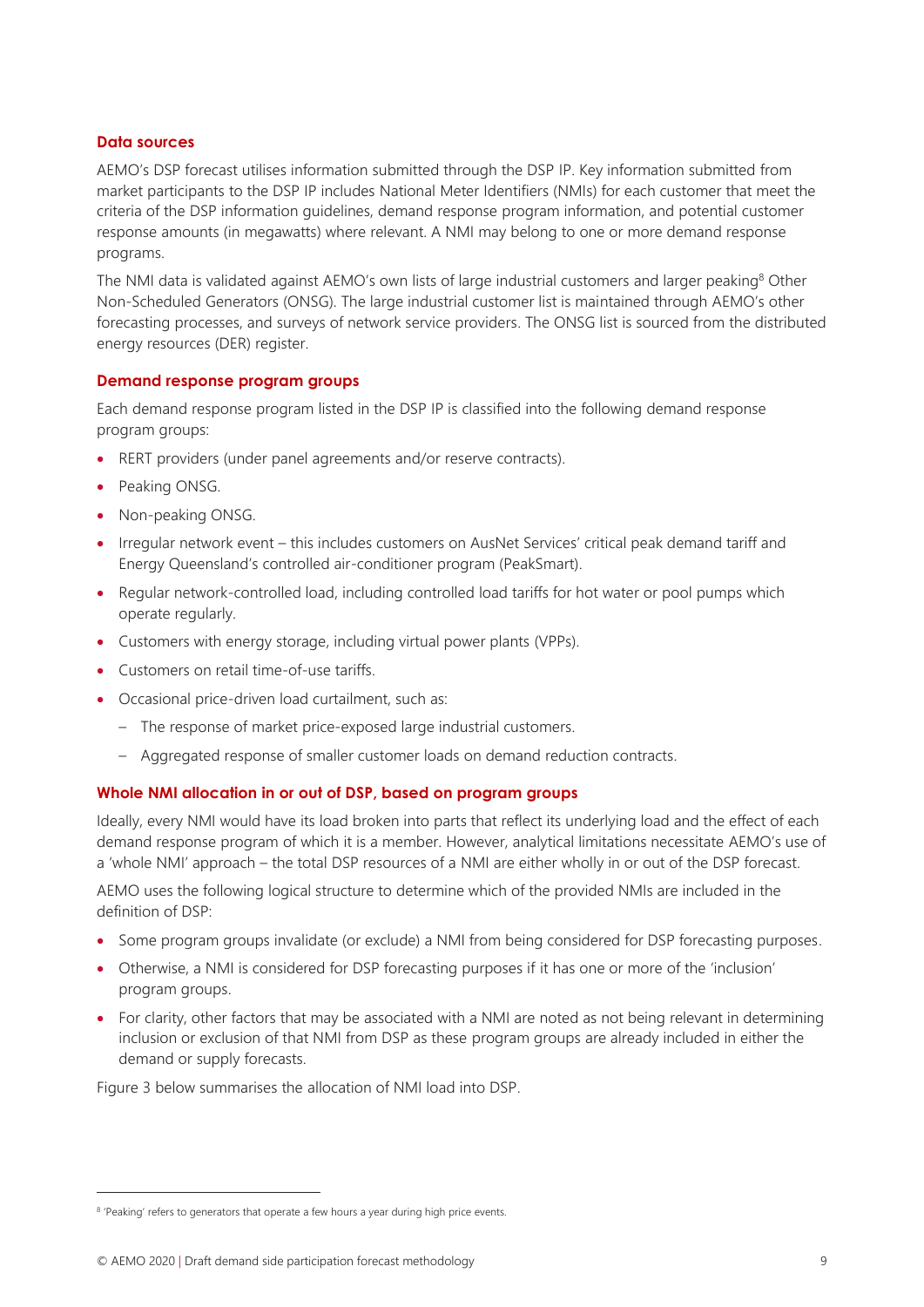#### <span id="page-9-1"></span>**Figure 3 Allocation of NMI load into DSP**



NMI's inclusion or exclusion from DSP as they are accounted for in either supply or demand forecasts:

- Energy storage
- Non-peaking ONSG
- Has daily/regular network controlled load
- Retail TOU tariff

In rare cases, AEMO may need to 'split' a NMI's load into RERT and non-RERT components, despite the 'whole NMI' approach (see discussion on Additional Adjustments in Section [3.3\)](#page-13-0). As an indication, AEMO would only do this for sites with a non-RERT response of at least 10 megawatts (MW).

#### **Rationale**

AEMO uses the DSP forecast to identify the need for RERT, and therefore needs to calculate DSP prior to the use of RERT. In terms of RERT status:

- Contracted RERT participants cannot (see NER 3.20.3(q)-(i)) provide other DSP while contracted, nor in the case of scheduled reserves – the 12 months prior to being contracted. They are therefore excluded from the DSP forecast.
- RERT panel members may provide response when not contracted for RERT. However, such response is not additional to the capacity signed up in the panel agreement. AEMO notes that RERT panel members are incentivised to respond to RERT, and would likely bid available when AEMO needed RERT resources. On those occasions where AEMO accepts their bids, their capability to respond is exclusively reserved for RERT requests. Consequently, for DSP forecasting purposes, AEMO considers that RERT panel members do not have capacity beyond their nomination in their RERT panel agreement.

The 'inclusion' program groups are included in DSP because their DSP contribution is not already taken into account in demand or generation forecasts.

The other program groups are explicitly listed to provide clarity that they have not been overlooked. They are not listed as inclusions because their programs are already accounted for in either demand or supply forecasts. They are not listed as exclusions because under the whole NMI approach, the NMI will be included if any of the program groups listed in the inclusions apply. In other words, they do not influence inclusion or exclusion of the NMI as a DSP provider in any way.

## <span id="page-9-0"></span>3.2 Historical time series data

Meter reads (energy consumed at each market interval) for DSP NMIs are extracted and aggregated by program group and NEM region, creating a program-level time series of actual demand. In this process, to avoid double counting, a NMI will only be included once across all program groups to ensure these can be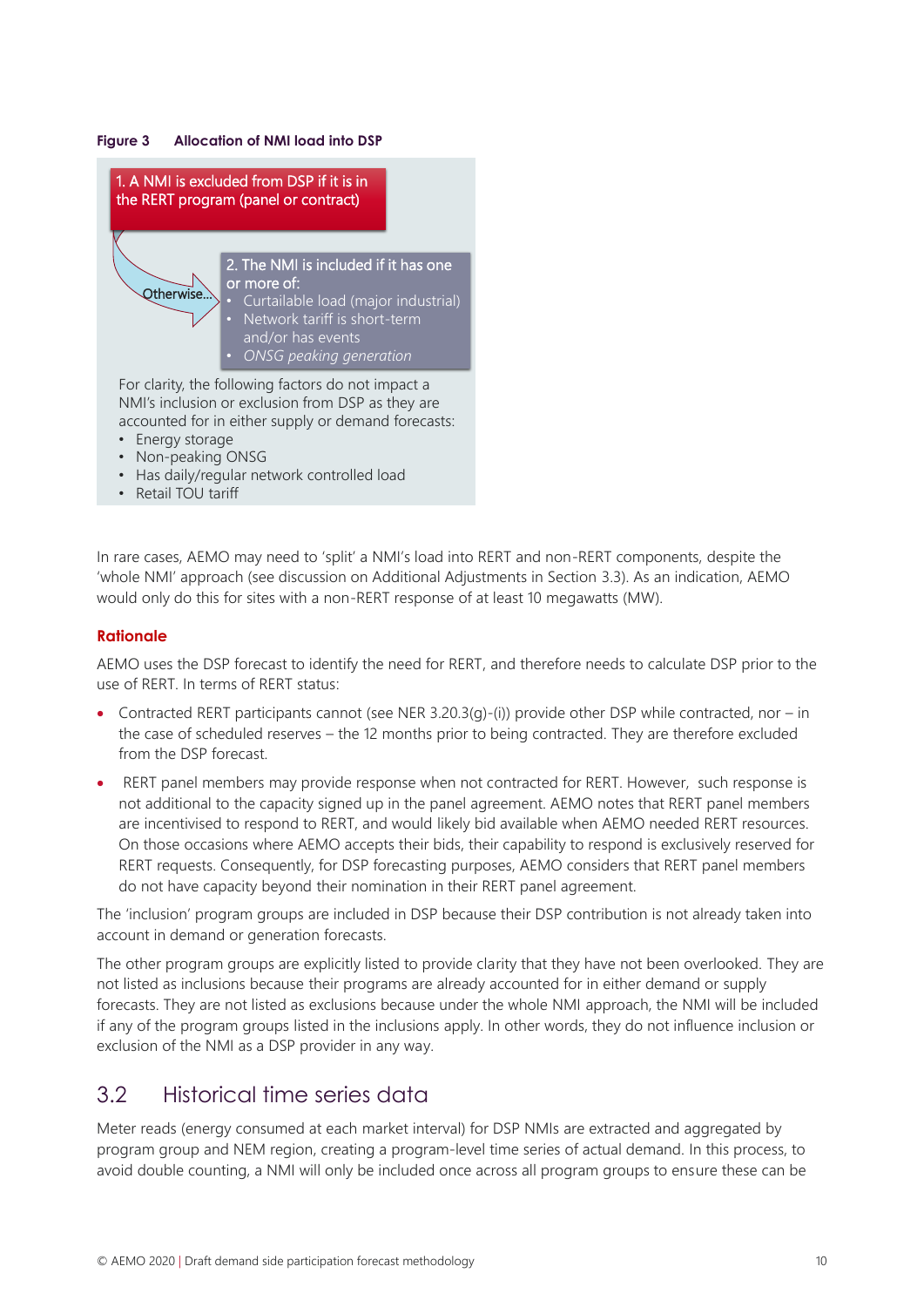added up in the end for a combined estimate of regional DSP response. For a NMI that belongs to multiple program groups, the following rules are used to determine, which aggregated time series it is allocated to:

- If it is both in a group responding to market signals and a group responding to network signals, it is included in the market group.
- If it is in multiple groups responding to market signals, it is it will be allocated to the one it is expected predominately to respond to.

Typically a three-year time series is used, because this is short enough to capture recent customer behaviour, yet long enough to capture a useful number of DSP events. AEMO may choose to use a different time period, to ensure sufficient DSP events or to avoid unrepresentative periods.

Time series of wholesale price and periods where LOR events have occurred are also collated and used to identify DSP trigger events.

#### <span id="page-10-0"></span>3.2.1 Calculate the baseline

For each identified trigger event (typically a price event), a baseline is required to estimate the DSP response for the duration of the period the trigger conditions are met. A baseline is an estimate of a consumer's demand in the absence of DSP response. This baseline is consistent with AEMO's demand forecasts (see discussion in Section [2.2\)](#page-4-0), which reflect demand in the absence of DSP and load shedding events.

In contrast to large industrial loads which are stable and easy to calculate baselines for, smaller aggregated loads can vary significantly. This makes baseline calculations challenging, particularly for events of long duration, events with fluctuating prices as a trigger, or combined price and reliability events.

The subtraction of actual observed demand from the baseline results in the estimate of DSP at a given market interval. This calculation is performed at the program group level .

AEMO's approach to calculating baselines from time series of programs or aggregation of DSP programs is to fit one of three models to the time series for each event period<sup>9</sup>:

- A quadratic polynomial, using market period as the explanatory variable, is applied to load aggregates where demand changes smoothly from one period to the next during the day. For example, it is used for residential demand or consumer demand in aggregate. A piecewise polynomial (spline) may be used instead if model verification suggests it fits demand and interpolates across event periods better.
- A constant model (flat demand) is applied when it fits demand better than the polynomial. This is typically useful for individual or smaller groups of industrial facilities, which usually consume a steady rate of energy. Individual site responses are generally only assessed to calculate additional adjustments as outlined in Section [3.3,](#page-13-0) or to validate the DSP forecast against.
- A model based on historical similar days with DSP events. This is in particularly useful for managing complex consumption patterns, and/or multiple triggers; for example, the combined response from controlled air-conditioners where the majority of the households have coincident electric hot water system response. The similar day model helps separate the air-conditioner response (included in DSP) and hot water system response (excluded from DSP).

For each event day, the half-hourly demand used to fit the model excludes the half-hours of the event period. The 'event day' is permitted to extend over more than one day to ensure enough data is present for fitting the baseline model.

An illustrative example of an estimated baseline using the polynomial model approach, relative to actual demand, is presented in [Figure 4](#page-11-0). The figure also indicates the 'event period', which is the time range where a DSP trigger is determined to have occurred (outlined in Section [3.2.2\)](#page-11-1).

<sup>9</sup> AEMO's approach for estimating baselines was informed by findings reported in Jazaeri, J., Alpcan, T., Gordon, R.L., Brandão, M.F., Hoban, T., and Seeling, C. (2016), "Baseline methodologies for small scale residential demand response". 2016 IEEE Innovative Smart Grid Technologies - Asia (ISGT-Asia), 747-752.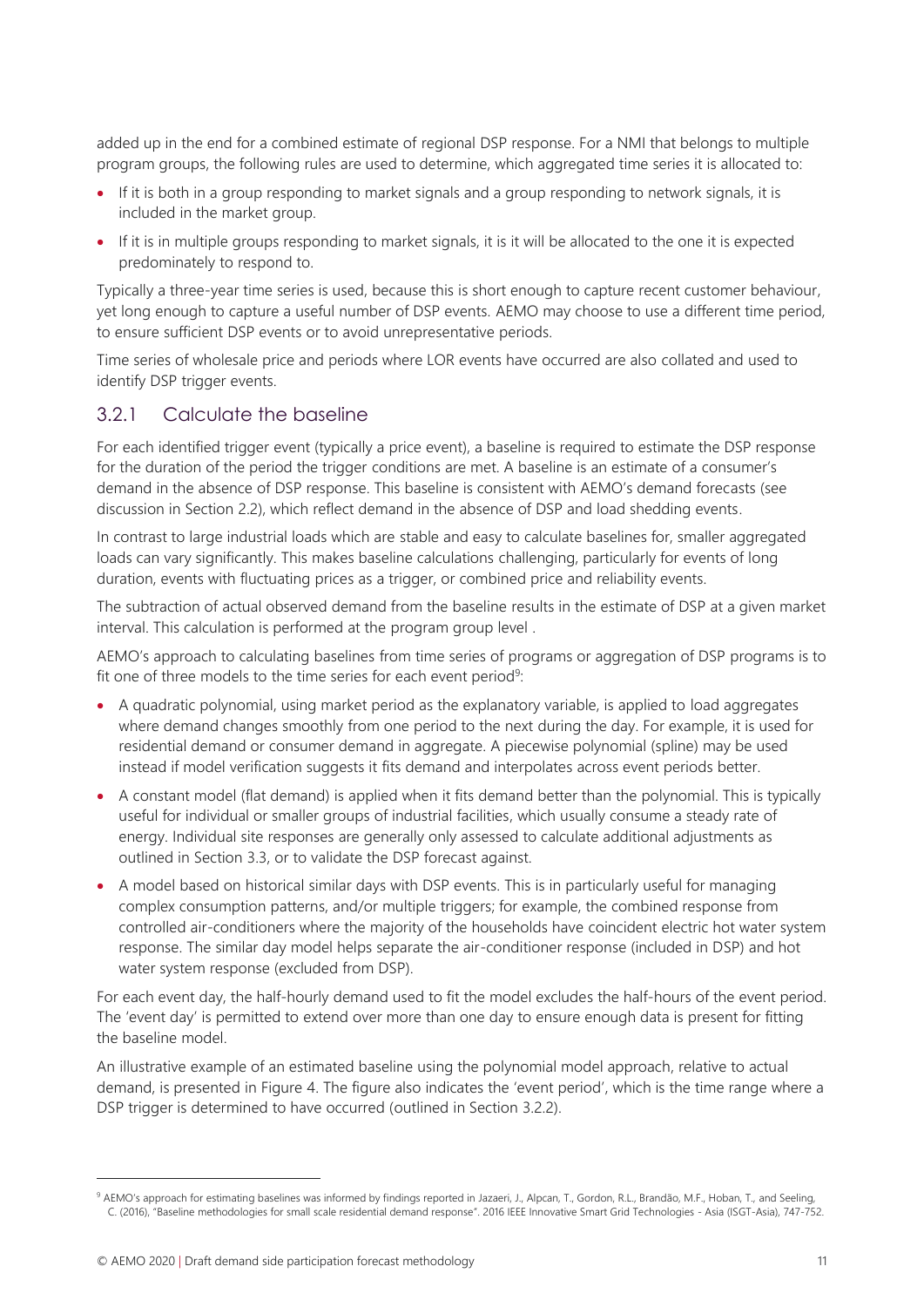

#### <span id="page-11-0"></span>**Figure 4 Example of baseline estimation and calculated response**

Any baseline methodology is an approximation and inherently assumes customers follow a particular trend, such as a similar day in the past. In reality, any load (aggregate or individual) will either be over or under this in the absence of any DSP response (with a perfect baseline, the split would be 50/50). This can be seen on Figure 4 above, before the response starting at 15:00.

For any event where a response for some reason does not occur, the observed program load for some half-hours can show as an increase relative to the baseline (negative DSP response). This basically represents a random drift in consumption around an average baseline at times where there is no response. A similar number of half-hours would see a reduction in consumption (positive DSP response).

The treatment of negative DSP responses is discussed further in Sectio[n 3.2.3.](#page-12-1)

#### <span id="page-11-1"></span>3.2.2 Response by event

Responses are estimated by subtracting baseline demand (Section [3.2.1\)](#page-10-0) from actual demand, for any period where event trigger conditions are met:

- **Price triggers** to cover a reasonable range of different DSP initiatives, AEMO estimates DSP wholesale electricity prices exceeding the following levels:
	- \$300 per megawatt hour (MWh).
	- \$500/MWh.
	- \$1,000/MWh.
	- \$2,500/MWh.
	- \$5,000/MWh.
	- \$7,500/MWh to the market price cap (MPC).
- **Reliability triggers** the responses are estimated for periods with:
	- Actual LOR 2 and LOR 3 events<sup>10</sup>.
- **Load-on trigger** this response measures the estimated increase in demand for periods where prices are less than \$0/MWh.

<sup>10</sup> See AEMO's reserve level declaration guidelines, at [https://www.aemo.com.au/-/media/files/electricity/nem/security\\_and\\_reliability/power\\_system\\_ops/](https://www.aemo.com.au/-/media/files/electricity/nem/security_and_reliability/power_system_ops/reserve-level-declaration-guidelines.pdf?la=en&hash=C6BAAC5CFAED22495C92C7C418885F43) [reserve-level-declaration-guidelines.pdf?la=en&hash=C6BAAC5CFAED22495C92C7C418885F43.](https://www.aemo.com.au/-/media/files/electricity/nem/security_and_reliability/power_system_ops/reserve-level-declaration-guidelines.pdf?la=en&hash=C6BAAC5CFAED22495C92C7C418885F43)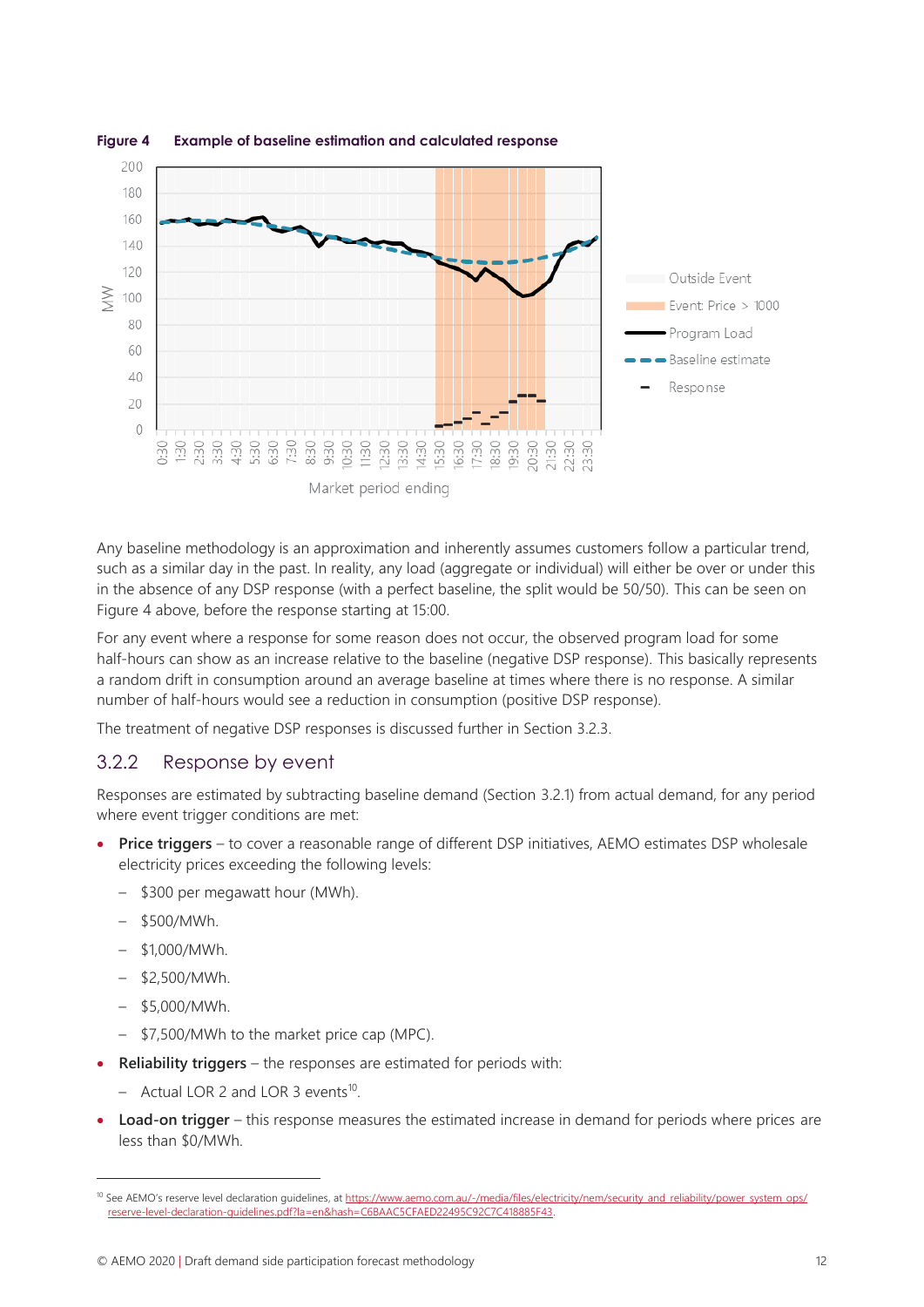#### <span id="page-12-1"></span>3.2.3 Response probability curve

For each trigger category, historical DSP responses of all the program groups are collated. Collated responses of each program group are summed at each market interval. The responses form the distribution of observed DSP outcomes for each NEM region, program group, and trigger category.

<span id="page-12-0"></span>When charted as a histogram, the outcomes can be presented as shown in [Figure 5.](#page-12-0)



**Figure 5 Example DSP response distribution as a histogram**

Alternatively, for multiple trigger levels, the data can be presented as a family of probability distribution curves. An example family of derived probability distribution curves is presented in [Figure 6.](#page-13-1)

#### 3.2.4 50th percentile response

AEMO uses the 50<sup>th</sup> percentile of DSP response as the most reasonable estimate of the response distribution for future DSP.

At the extreme ends of the percentile range, response estimates vary widely, due to atypical behaviour of the load and the baseline calculation approach. In particular, the negative values seen in 10-30% of the cases represent random drift in consumption during an event period where there was no response (as discussed in Section [3.2.1\)](#page-10-0). Removing negative values creates a bias towards over-forecasting DSP unless a similar amount of upwards random drift is removed.

As AEMO uses the 50th percentile of responses, any bias will be negligible, and no adjustments are required. AEMO may present additional percentiles for information about the shape of the response probability distribution, but care must be taken to remove the biases from the drift to lower consumption for percentiles lower than 50<sup>th</sup> and remove the drift towards higher consumption for percentiles higher than 50<sup>th</sup>.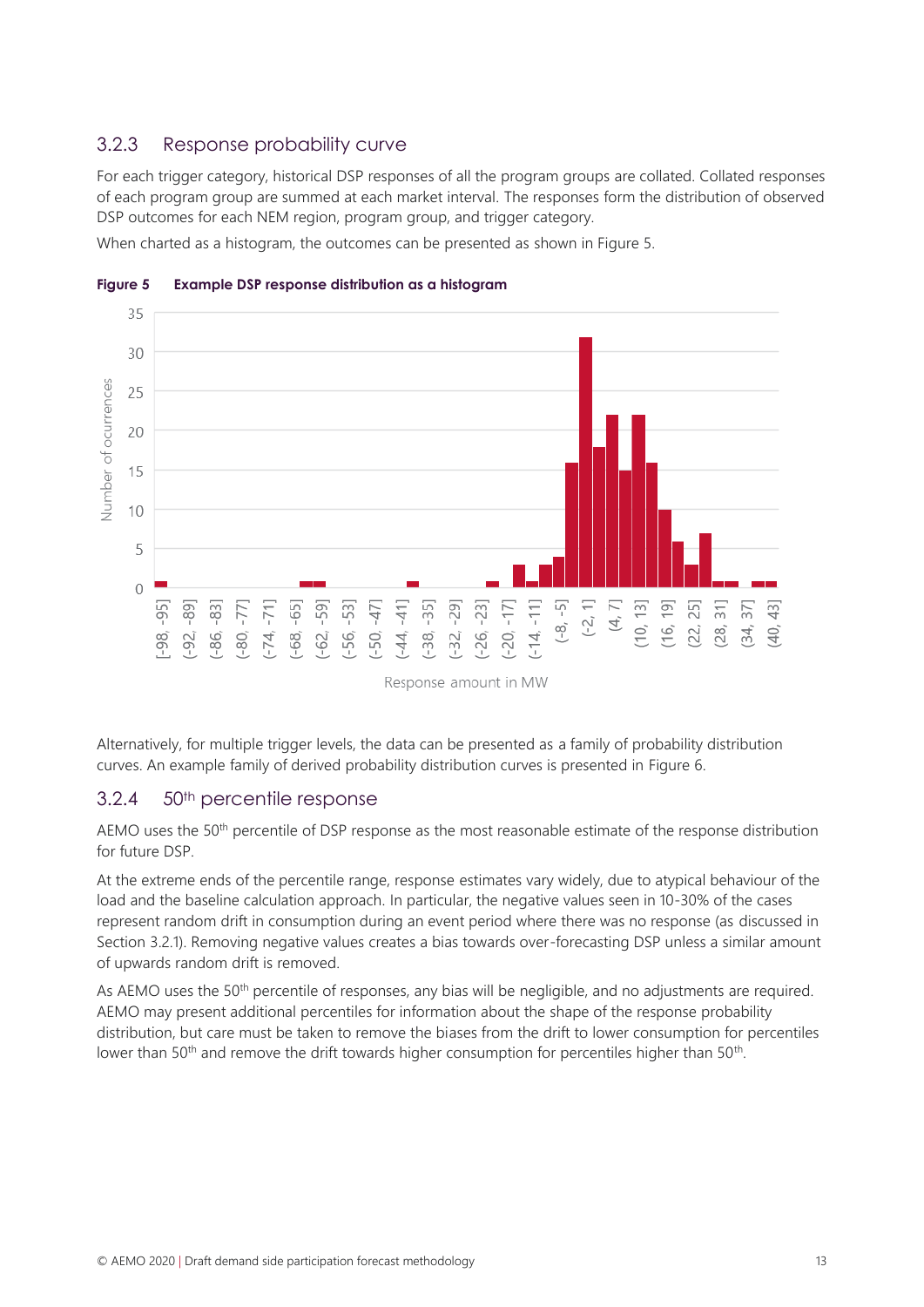

#### <span id="page-13-1"></span>**Figure 6 Response probability distribution by price bands**

## <span id="page-13-0"></span>3.3 DSP during reliability events

LOR 2 and LOR 3 events occur very rarely, so there are very few data points on which to estimate a distribution of DSP response. Consequently, AEMO uses the 50<sup>th</sup> percentile of responses above \$7,500/MWh as an approximation of the likely DSP response. This trigger is only met when at least three 5-minute intervals have reached the MPC over the 30-minute trading period. As an example of how rare such triggers are, during the summer 2019-20, only five of the eight LOR2 events had half-hourly prices exceeding \$7,500/MWh at any point.

At most, only a few regions experience reliability events in any year. Where they do occur, AEMO assesses the forecast accuracy against observed response. Should it be apparent that a different percentile or price level better matches the DSP response during reliability events, AEMO will announce and justify the change in its annual forecast improvement plan.

#### **Network event programs**

In addition to the response at prices exceeding \$7,500/MWh, AEMO adds the estimated response from network event programs.

The network event programs can only be called on a limited number of times per year, and they generally reflect loads that would not respond to price when forecast demand is very high.

Such programs generally have a large customer base, making it computationally challenging to use a NMI-level methodology as used for market-driven responses. Accordingly, AEMO has previously used estimated response from organisations running these programs, rather than calculating response itself. Where practicable, and efficient to do so, AEMO will model such programs itself at the NMI level. This will best capture the level and variability of DSP response performance.

As some network event programs are summer only, AEMO generally presents different forecasts for summer and winter seasons.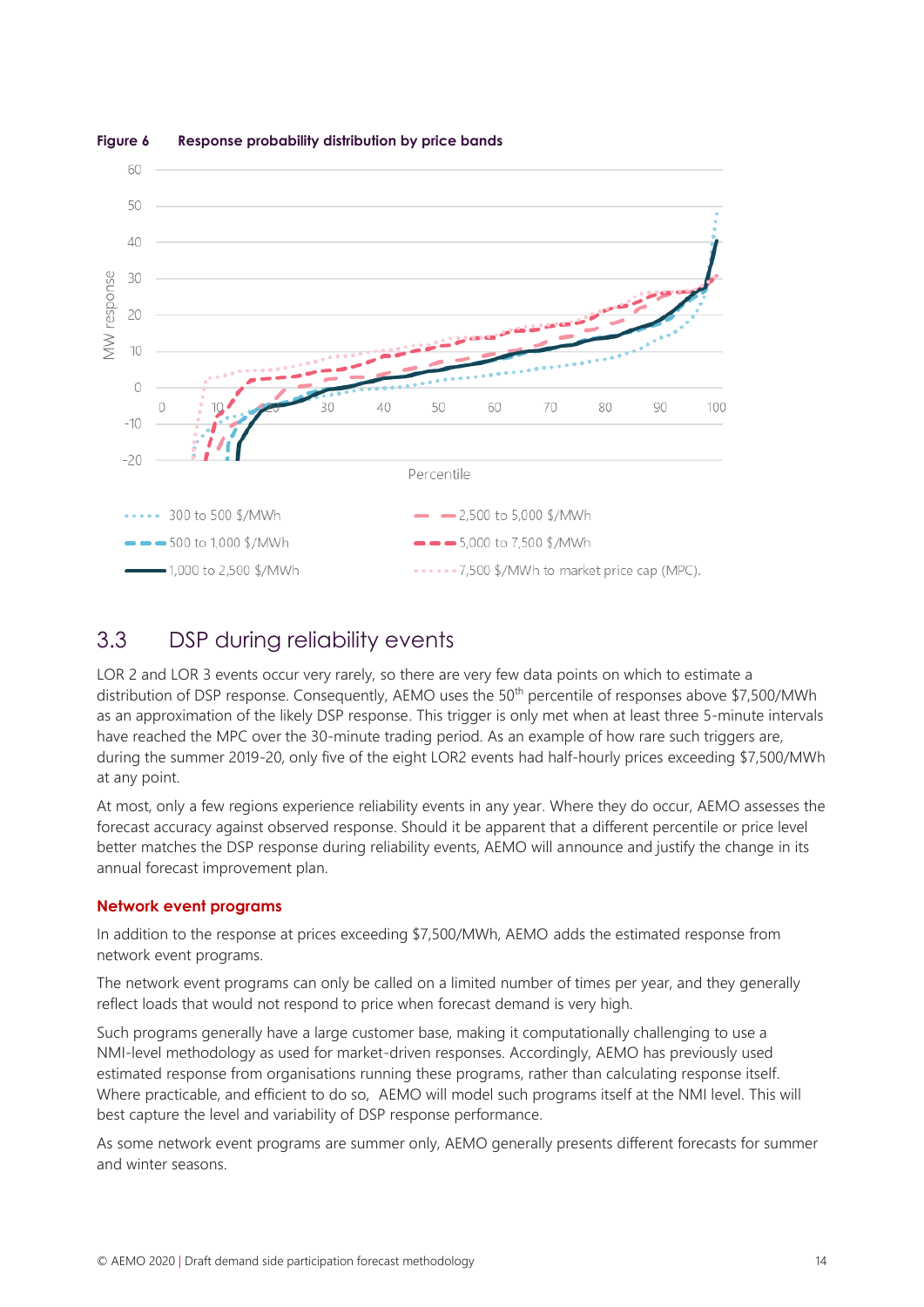#### **Additional adjustments**

Occasionally, AEMO learns of new loads or changes to consumption patterns that may reasonably result in changed DER response during reliability events. AEMO may in these cases adjust the combined reliability response with the estimated impact, which will be based on the size of these loads and assumed (for new loads) or observed (for existing loads) response pattern. This may include a limitation of the duration of any response, where relevant.

An example of such an adjustment is where a site has a potential response contracted for RERT, but the remainder of the site remains able to respond to normal price or reliability signals. AEMO can, when it has seen evidence of such behaviour, include an estimate of this response.

#### **Combined reliability response**

In total, the combined reliability response assumed is:

*Reliability response = market response (>\$7,500/MWh) + network event response + adjustment*

### <span id="page-14-0"></span>3.4 Load-on DSP

Similar to load curtailment (or increase of embedded generation) during high prices, DSP in a wider sense can also include load increase (and/or reduction of embedded generation) during low or negative price events. This type of DSP can be an important means to address power system security issues during minimum load conditions. The draft rules changes proposed under the Wholesale Demand Response rules change<sup>11</sup> (final determination due mid-June 2020) specifically changes the definition of DSP from load curtailment to load adjustment.

This type of response is assessed in the same way as other price triggers, using a calculated baseline as reference point, and AEMO will include this as it starts seeing evidence of such behaviour.

# <span id="page-14-1"></span>3.5 Validation of existing DSP response

Ahead of publishing the final DSP forecasts, both the market response and reliability response projections are verified using the information submitted to the DSP IP and the most recent observed DSP responses to both high price and reliability events.

Draft DSP forecasts will be presented to AEMO's Forecasting Reference Group for feedback.

AEMO will, where required based on feedback, update the forecast before publishing as final.

<sup>11</sup> Se[e https://www.aemc.gov.au/sites/default/files/documents/wholesale\\_demand\\_response\\_mechanism\\_-\\_second\\_draft\\_rule\\_tracked.pdf.](https://www.aemc.gov.au/sites/default/files/documents/wholesale_demand_response_mechanism_-_second_draft_rule_tracked.pdf)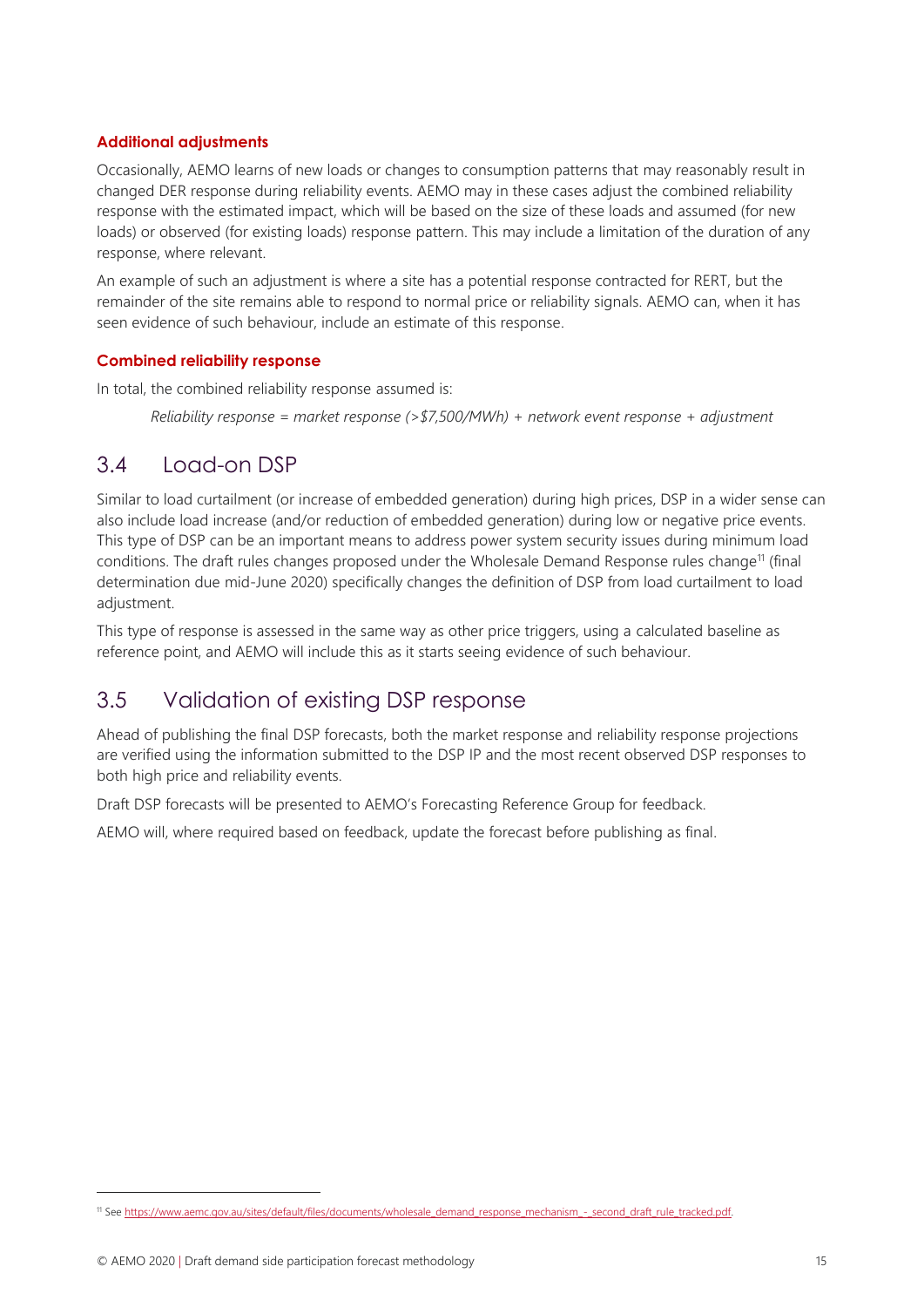# <span id="page-15-0"></span>**4. Forecasting future DSP**

Section [4](#page-15-0) outlines AEMO's approach to estimating future DSP levels. AEMO's treatment of future DSP developments differs depending on whether the new DSP is committed or prospective.

# <span id="page-15-1"></span>4.1 Committed DSP

AEMO treats future DSP projects as committed if they are:

- Reported through the DSP IP as qualifying contracts under the Retailer Reliability Obligation (RRO), or
- An approved Demand Management Incentive Scheme (DMIS) initiative under the Australian Energy Regulator's (AER's) revenue reset process, or
- Other initiatives providing a similar level of certainty of the DSP progressing.

AEMO's reliability forecasting processes, referred to in Section [2.3.2,](#page-5-1) include an estimate of existing DSP (Section [3.3\)](#page-13-0) and committed changes outlined above.

AEMO also accounts for committed closures of major sites currently providing DSP, reducing the level of DSP accordingly.

Beyond the committed changes, AEMO assumes that the DSP capacity remains static over the forecast horizons for use in reliability forecasts.

# <span id="page-15-2"></span>4.2 Additional growth in DSP

While AEMO's reliability assessments only assume current and committed DSP, the ISP (and other longer-term studies) use a scenario-based approach to explore DSP evolution across a wide range of plausible scenarios.

Forecast DSP may include increased activities driven by new Rule changes and/or the uptake of new technology; for example, the Australian Energy Market Commission's (AEMC's) Wholesale Demand Response mechanism<sup>12</sup>, or the proposal to make a range of appliance types capable of demand response through mandating Australian Standard 4755.2 for these<sup>13</sup>.

In keeping with Section 3.1, the forecast still excludes growth from technologies captured elsewhere in AEMO's forecasts. Examples of such technologies includes standalone battery storage, and storage operated in aggregate as VPPs. These technologies are accounted for in the demand forecast (individually operated systems) and the supply forecast (all systems aggregated as VPPs) respectively.

#### **Long-term DSP forecast approach**

For long-term planning studies such as the ISP, DSP levels are interpolated between the current DSP outlook and scenario assumptions of end of period DSP levels. The scenarios are informed by review and analysis of NEM and international DSP potential.

The process involves:

- Establishing the current level of DSP (see Section 3.1) point A in Figure 7.
- Making assumptions around committed and anticipated future DSP projects in the next five years (point B in Figure 7). Anticipated future DSP projects represent likely DSP that is not yet committed according to Section 4.1

<sup>12</sup> Se[e https://www.aemc.gov.au/rule-changes/wholesale-demand-response-mechanism.](https://www.aemc.gov.au/rule-changes/wholesale-demand-response-mechanism)

<sup>13</sup> Se[e http://energyrating.gov.au/news/demand-response-update.](http://energyrating.gov.au/news/demand-response-update)